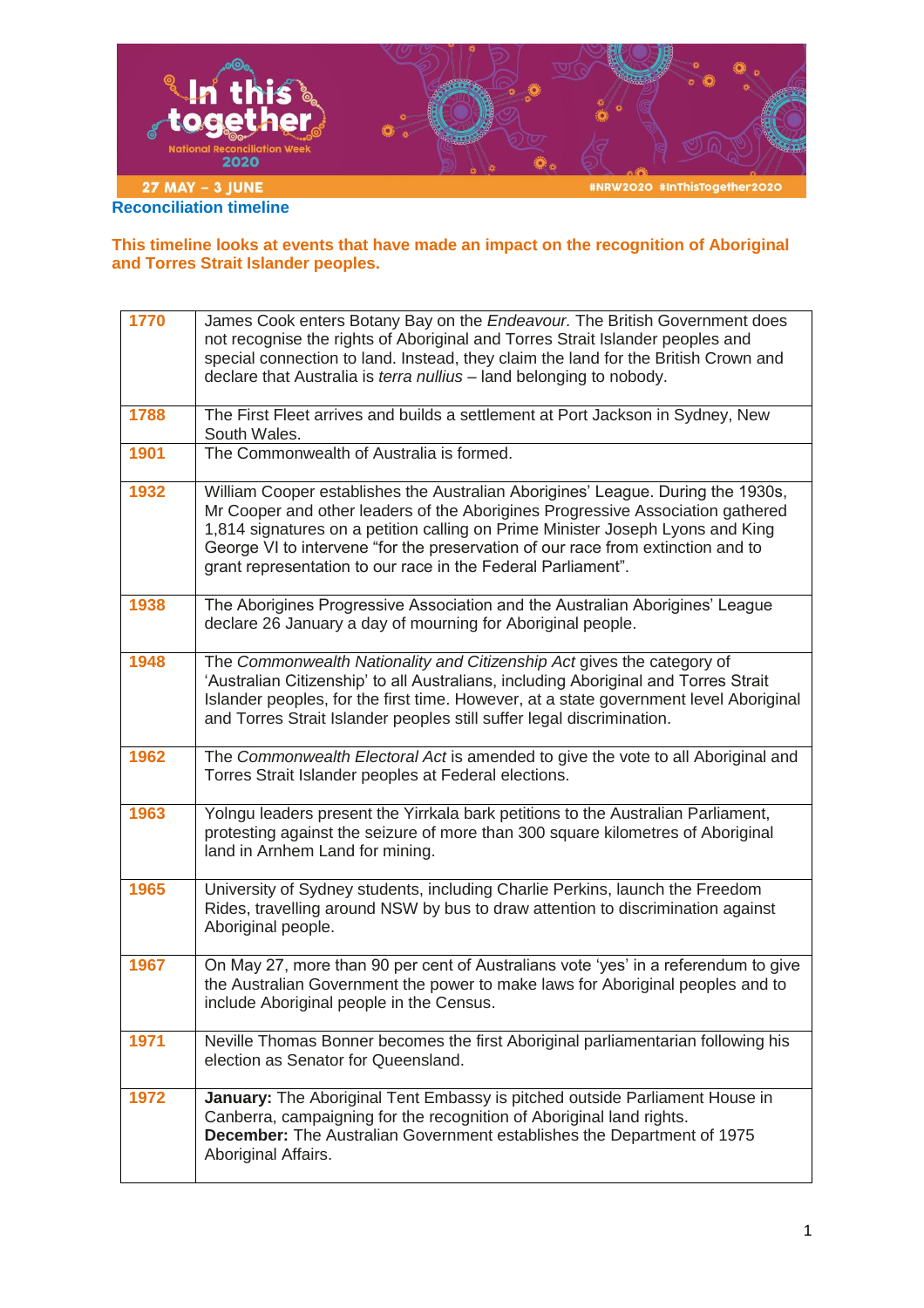|      | onal Reconciliation Wee<br>2020                                                                                                                                                                               |
|------|---------------------------------------------------------------------------------------------------------------------------------------------------------------------------------------------------------------|
|      | #NRW2O2O #InThisTogether2O2O<br>27 MAY - 3 JUNE                                                                                                                                                               |
| 1975 | The Australian Parliament passes the Racial Discrimination Act to help ensure that<br>Australians of all backgrounds are treated equally and receive the same<br>opportunities.                               |
| 1976 | Patricia (Pat) O'Shane becomes Australia's first Aboriginal barrister.                                                                                                                                        |
|      | Australian Parliament passes the Aboriginal Land Rights (Northern Territory) Act<br>1976 (Cth), leading to the establishment of Land Rights legislation in most<br>Australian states in the 1970s and 1980s.  |
| 1985 | Uluru is handed back to its Traditional Owners.                                                                                                                                                               |
| 1988 | The Barunga Statement, calling for self-management and land rights for Aboriginal<br>and Torres Strait Islander peoples, is presented to Prime Minister Bob Hawke, who<br>indicates his support for a treaty. |
| 1991 | The Royal Commission into Aboriginal Deaths in Custody presents its final report<br>into the deaths of 99 Aboriginal and Torres Strait Islander people in Australian jails.                                   |
|      | The Council for Aboriginal Reconciliation is established.                                                                                                                                                     |
| 1992 | The High Court recognises native title in the landmark Mabo v Queensland (No.2)<br>(1992), busting the myth of terra nullius.                                                                                 |
|      | Prime Minister Paul Keating delivers the 'Redfern Speech' recognising the history<br>of dispossession, violence and forced removal of Aboriginal children.                                                    |
|      | The Aboriginal and Torres Strait Islander Social Justice Commissioner position is<br>created, with Professor Mick Dodson AM appointed to the position.                                                        |
| 1993 | The United Nations declares 1993 the International Year of the World's Indigenous<br>People.                                                                                                                  |
|      | Australian Parliament passes the Native Title Act.                                                                                                                                                            |
|      | The first National Week of Prayer for Reconciliation is supported by Australia's<br>major faith communities.                                                                                                  |
| 1995 | The Australian Government officially recognises the Aboriginal and Torres Strait<br>Islander flags.                                                                                                           |
| 1996 | Following on from the National Week of Prayer for Reconciliation, the Council for<br>Aboriginal Reconciliation launches Australia's first National Reconciliation Week.                                       |
| 1997 | The National Inquiry into the Separation of Aboriginal and Torres Strait Islander<br>Children from their Families releases the Bringing them Home report.                                                     |
|      | The Australian Reconciliation Conference is held in Melbourne.                                                                                                                                                |
| 1998 | National Sorry Day is commemorated for the first time on 26 May.                                                                                                                                              |

ക

**DEALER** 

删期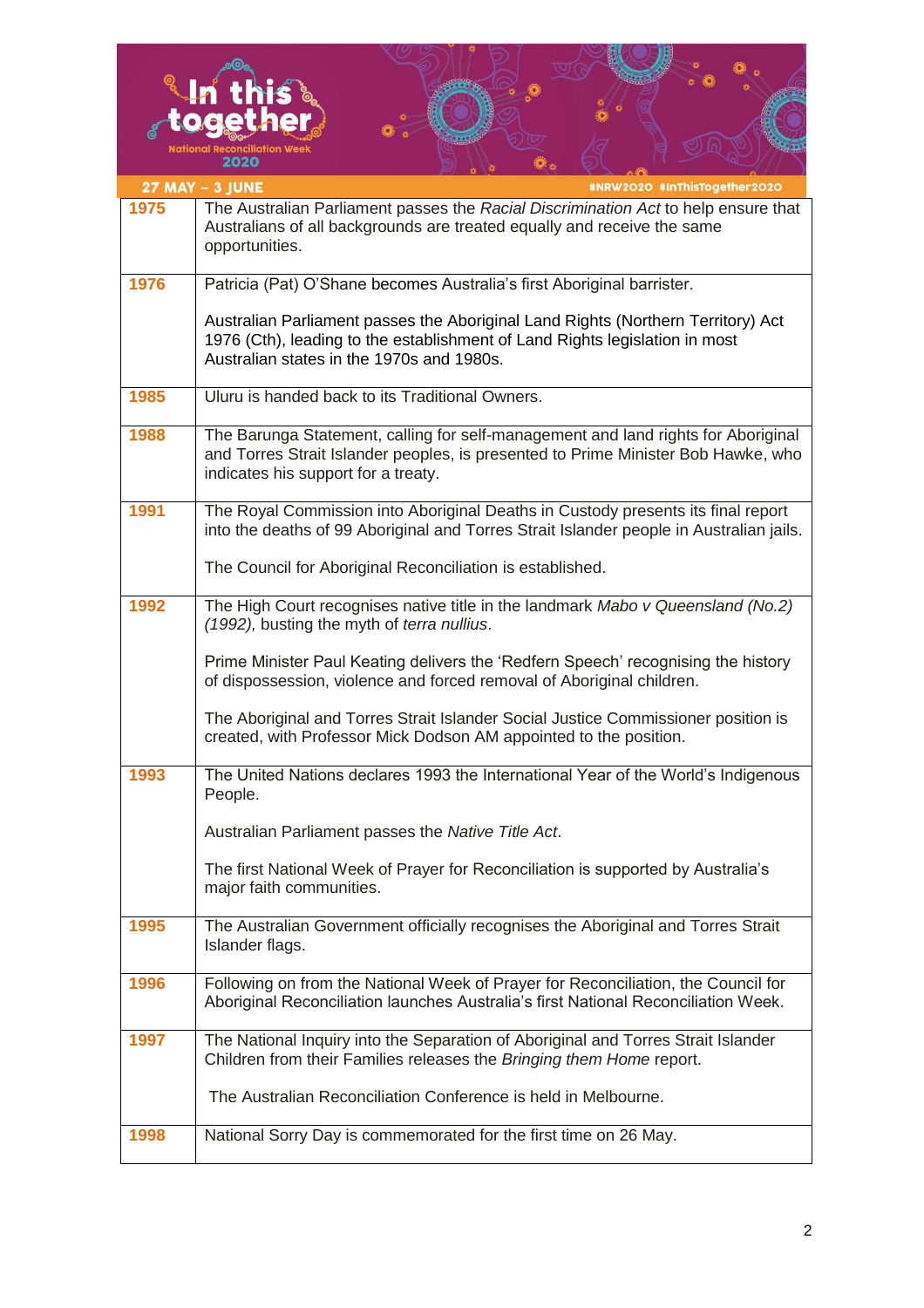|      | 2020                                                                                                                                                                                                  |
|------|-------------------------------------------------------------------------------------------------------------------------------------------------------------------------------------------------------|
|      | 27 MAY - 3 JUNE<br>#NRW2O2O #InThisTogether2O2O                                                                                                                                                       |
| 2000 | The CAR delivers its final report to Prime Minister John Howard and the Australian<br>Parliament at Corroboree 2000.                                                                                  |
|      | Reconciliation Australia is set up as an independent, not-for-profit organisation.                                                                                                                    |
|      | May: Approximately 300,000 people walk across Sydney Harbour Bridge as part of<br>National Reconciliation Week, showing support for the reconciliation process.                                       |
| 2004 | The Commonwealth Government establishes a memorial to the Stolen<br>Generations at Reconciliation Place in Canberra.                                                                                  |
| 2005 | National Reconciliation Planning Workshop is held; attended by the Prime Minister<br>and the Leader of the Opposition.                                                                                |
| 2006 | The Close the Gap campaign for Indigenous health equality is developed following<br>the release of the Social Justice Report 2005.                                                                    |
|      | Reconciliation Australia's Reconciliation Action Plan program begins.                                                                                                                                 |
| 2007 | Australia celebrates the 40th anniversary of the 1967 referendum.                                                                                                                                     |
|      | <b>June:</b> The Australian Government, led by Prime Minister John Howard, begins the<br>Northern Territory Emergency Response.                                                                       |
| 2008 | Prime Minister Kevin Rudd formally apologises to the Stolen Generations on behalf<br>of the Australian Parliament.                                                                                    |
|      | COAG commits \$4.6 billion towards Closing the Gap on Indigenous Disadvantage<br>for projects in health, housing, early childhood development, economic<br>participation and remote service delivery. |
| 2009 | Australia supports the United Nations Declaration on the Rights of Indigenous<br>People. Previously, Australia had been one of only four nations to oppose<br>the Declaration.                        |
| 2010 | The National Congress of Australia's First Peoples is established.                                                                                                                                    |
| 2011 | The Expert Panel on Constitutional Recognition of Aboriginal and Torres Strait<br>Islander peoples leads wide-ranging public consultations and delivers its findings<br>in January 2012.              |
| 2012 | The campaign to recognise Aboriginal and Torres Strait Islander peoples in the<br>Constitution begins.                                                                                                |
| 2013 | The Australian Parliament passes the Aboriginal and Torres Strait Islander<br>Peoples Recognition Act 2013 to maintain momentum towards a referendum.                                                 |
| 2015 | The Referendum Council is established.                                                                                                                                                                |
| 2016 | Reconciliation Australia releases the State of Reconciliation in Australia report.                                                                                                                    |

**VIII. CONTRACTOR**